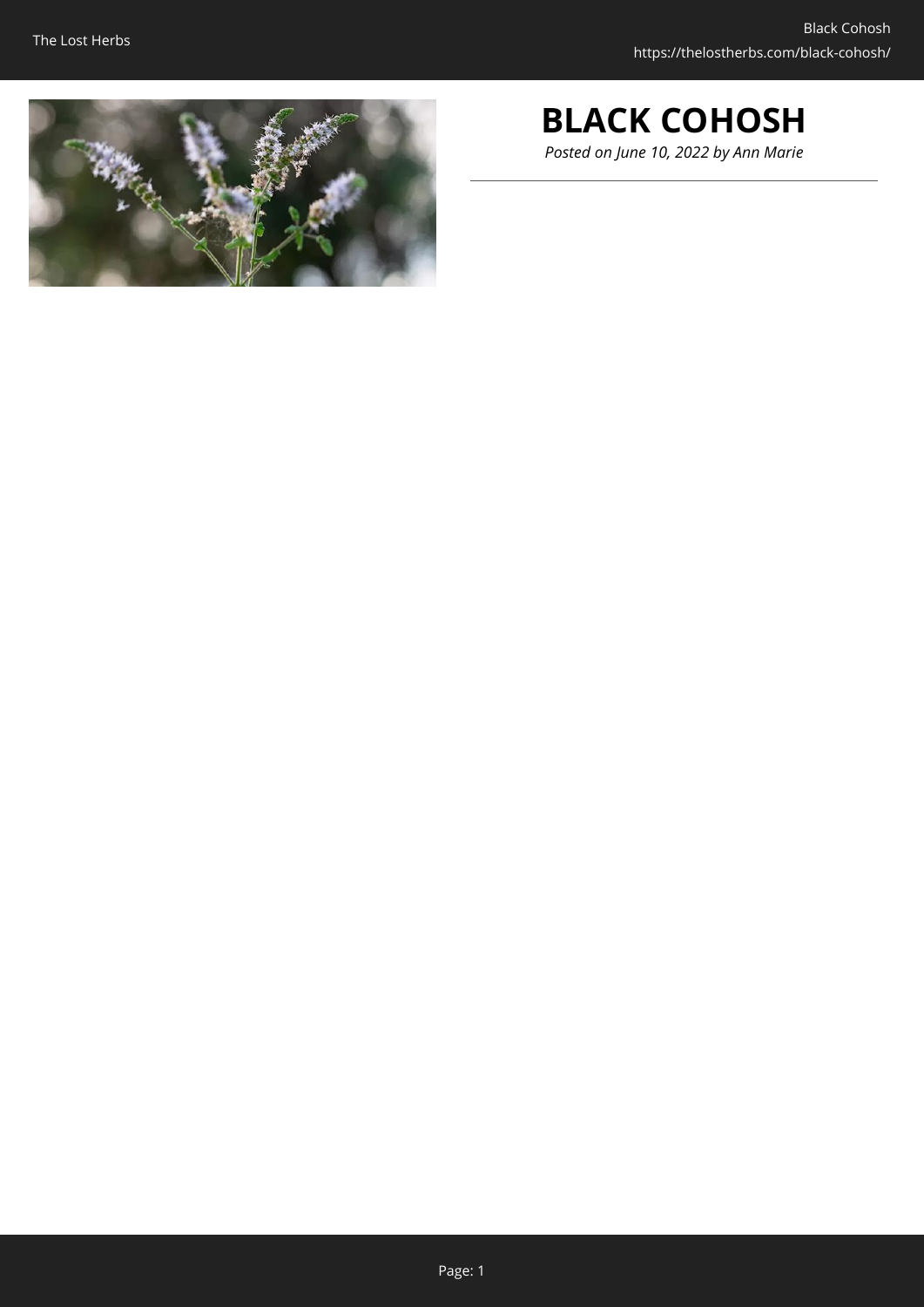Black cohosh (*Actaea racemosa*) is an herbaceous flowering plant of the buttercup family. It often thrives in the woodland in North America and is a popular herbal medicine for many centuries. It is widely used in treating menstrual and menopausal problems. But more than its potent medicinal value, the black cohosh also makes a fine addition to ornamental gardens. It bears fluffy white flowers that look best in a cottage garden or woodland setting.

The plant exudes a sweet but fetid smell, but it is still used in flower arrangements because of its ornamental essence. Black cohosh also has a wildlife value with its ability to attract butterflies like the Appalachian Azure, Spring Azure, and Holly Blue. Instead of feasting on its leaves, these caterpillars prefer to devour the flowers instead.

The *Actaea racemosa* was formerly known as the *Cimicifuga racemosa* and was first used by the Native Americans. It was traditionally used for treating malaise, kidney disorders, gynecological problems, and inflammations. The North American colonists treat bronchitis, yellow fever, snakebite nervous problems, and uterine disorders with black cohosh. When the plant reached Europe in the 17th century, locals used it as an aid for pregnancy and labor pain.

## **Where Black Cohosh Is Found**

Black cohosh originated from eastern North America.

It is abundant in the woodlands of Maine, Georgia, Missouri, and Arkansas. This terrestrial plant thrives in places with moisture-retentive soil and dappled shade.

The Eastern United States is still the largest producer of black cohosh, which supports the demand for herbal medicine in treating menopausal problems.

**Related: [The Complete Map of Edible Plants: Find Out What You Have in Your Area!](https://hop.clickbank.net/?affiliate=easycellar&vendor=wfguide&tid=C02BlackCohoshFGW1)** (Video)

## **How To Identify Black Cohosh**

Black cohosh grows lovely and fluffy white flowers that give it the moniker Fairy Candles. It is also called black bugbane, black snakeroot, macrotys, and rheumatism weed. In midsummer, during its blooming season, the black cohosh gives a visually striking appearance notwithstanding its unpleasant smell.

- **Leaves.** Black cohosh has deciduous leaves that grow alternately along the stem. Its leaves are compound with a showy presentation. The basal leaves are wedge-shaped that taper to the base as it converges. The terminal leaflets are three-lobed. Its upper leaflets are ovate, two to five-lobed, and with irregularly serrated margins.
- **Flowers.** The creamy and fuzzy flowers of the black cohosh grow in one to two-foot raceme or wand-like stalks. They have no petals but are a collection of clusters of stamens that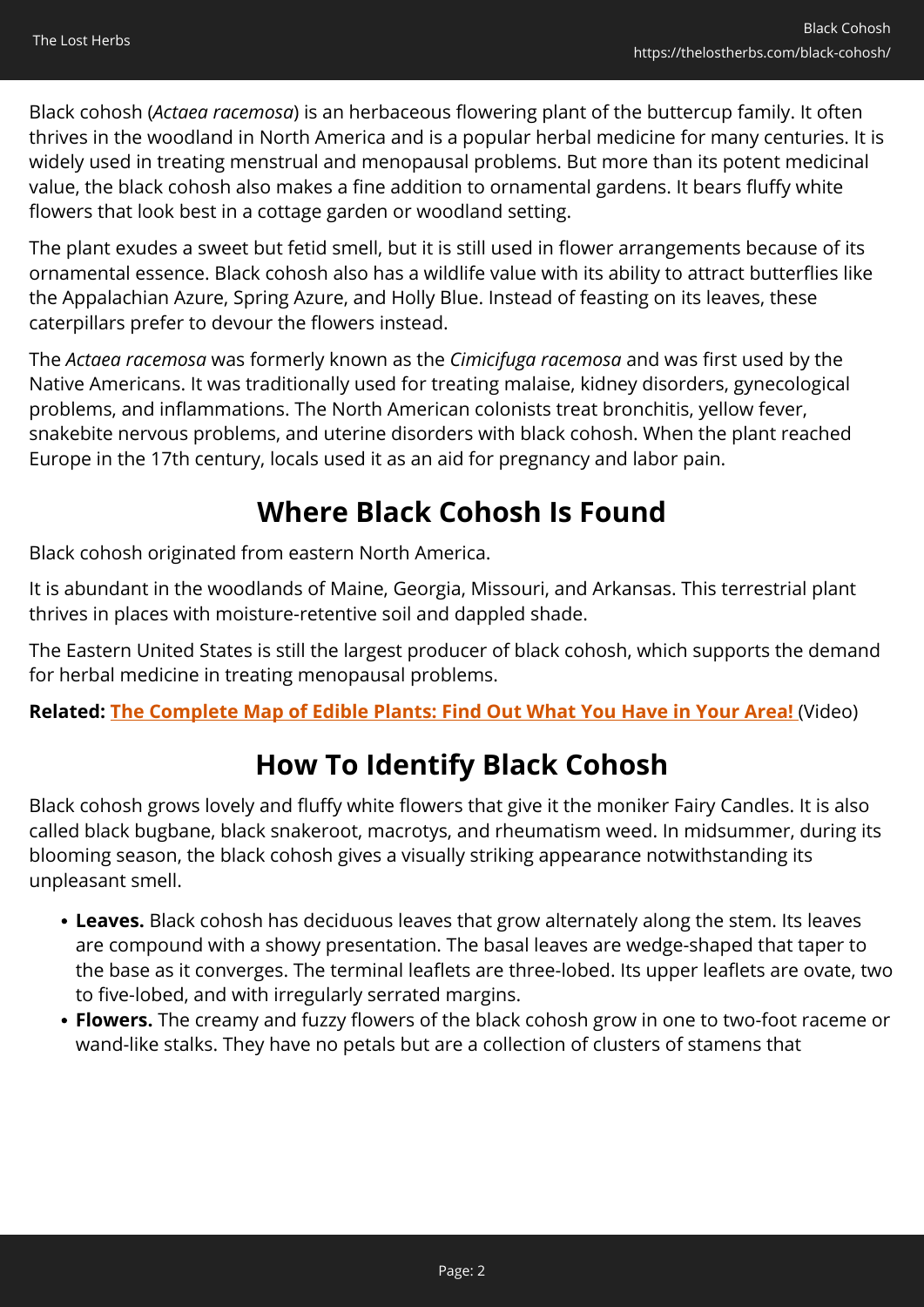surrounds a white stigma.

- **Fruits and Seeds.** The tiny seeds of the black cohosh develop in capsules about 5 to 10 mm long. The fruit is follicle type that has one ovary and splits along the side to release the seeds. Black cohosh seeds are brown or black, smooth, and triangular.
- **Roots.** Black cohosh has thick and knobby black or brown rhizomes. It produces large buds on the surface. It has fibrous roots that grow densely at the bottom part of the rhizome.
- **Stem.** The flower stem of black cohosh is smooth. It can be green or purple to lavender in color. It has at least one full leaf growing above the base of the flowering stem. Black cohosh can grow from 75 to 250 cm high.

### **Related: [Plant Identification Guide – 400 Wild Plants That You Can Forage For](https://hop.clickbank.net/?affiliate=easycellar&vendor=wfguide&tid=C02BlackCohoshFGW2)** (Video)

*Actaea racemosa* is a member of the Ranunculaceae or buttercup family. The name cohosh comes from the Algonquin word which means the appearance of rhizomes. There are around 20 recognized species of the *Actaea* genus, formerly known as the *Cimicifuga genus*. It is a close relative to baneberry.

The *A. racemosa* has two popular varieties: *dissecta* with deep-cut leaflets, and *cordifolia* with maplelike leaflets. Other varieties known cultivars of the black cohosh are:

- *Racemosa atropurpurea* or the purple-leaf cultivar
- *Racemosa brunette* with the darker foliage

The black cohosh should not be confused with the blue cohosh. The latter has a nicotine-like property and is without any research evidence to prove its safety.

## **How To Grow Black Cohosh**

Black cohosh is a naturally appearing plant in its native home, but rare in non-conducive locations. It will proliferate best through its underground rhizomes. If you don't have an existing plant, there are some varieties of *A. racemosa* in online herb and seed stores.

The plant is hardy in temperate climates and will grow in USDA 4 to 9. The plant has large roots and may not be ideal for container planting. Outside in the garden, they need to be planted 20-inches apart to allow the roots to grow. Black cohosh will do best in a garden that receives dappled sunlight, preferably under canopies.

### **Growing Black Cohosh from Seeds**

Black cohosh is quite tedious to grow from seeds. It has a slow and low germination rate compared to its rhizomes and cuttings. But if you don't have a parent plant, using seeds is a viable way of starting black cohosh.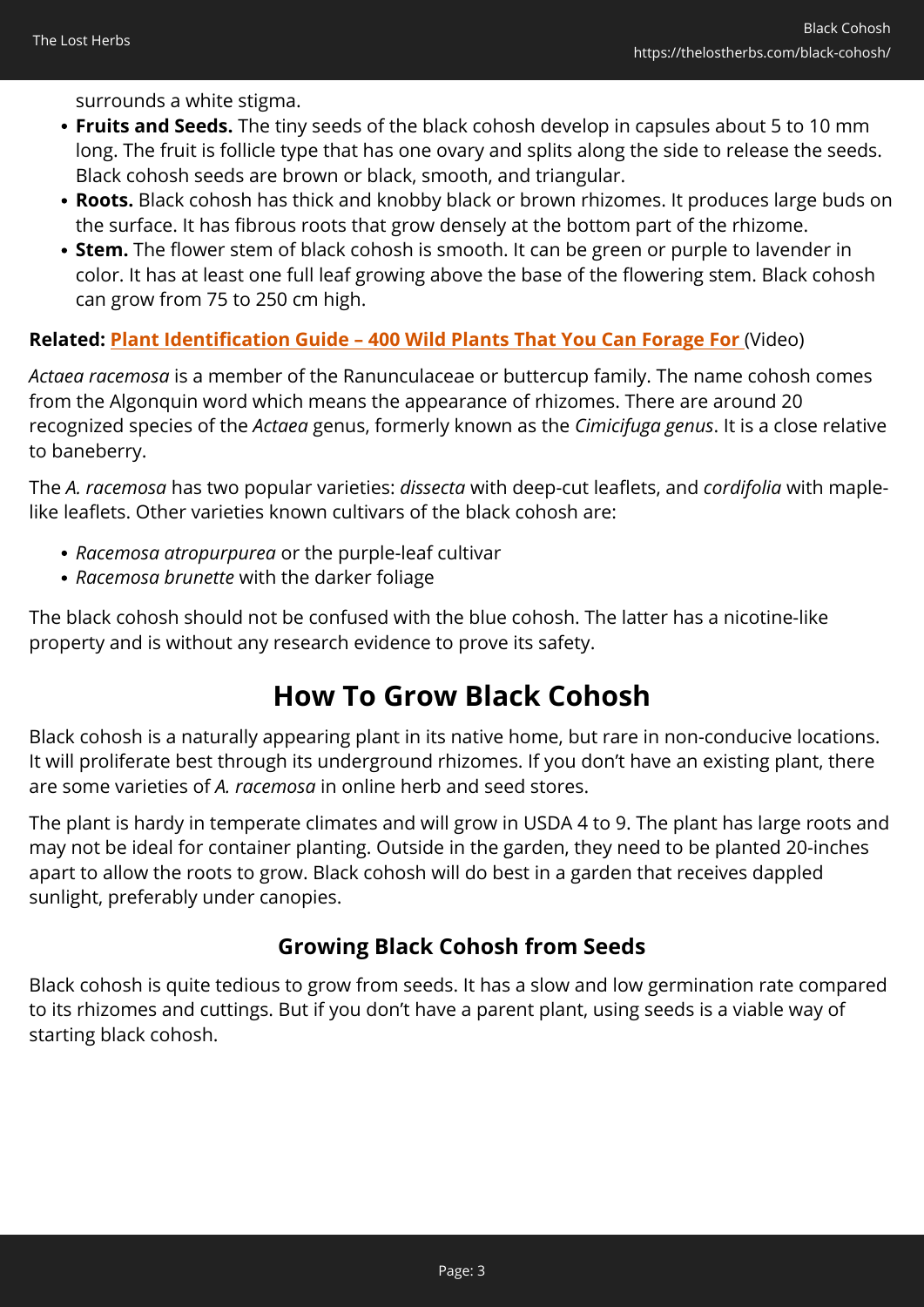The seeds need stratification or exposure to warm temperatures and then cold to germinate successfully. Expose the seeds to 70°F temperature for two weeks and transfer them to the fridge at 40⁰F for three months.

Plant the seeds directly in the garden if possible, or indoors about ¼-inch deep and 2-inches apart. Cover them with about two-inch of leaf mulch. Water and keep the layers moist until the seeds germinate.

If you sow them indoors, transfer the seedlings in spring when two sets of leaves appear in the plant.

### **Related: [10 Plants That You Should Never Plant Together](https://hop.clickbank.net/?affiliate=easycellar&vendor=sbackyard&tid=C02BlackCohoshSSB)** (Video)

### **Growing Black Cohosh by Rhizomes**

The most successful way of propagating black cohosh is through its rhizomes. Cut them about 4 inches long, ensuring that each section has a bud and fibrous roots.

Plant the black cohosh rhizomes about 4 to 6 inches deep with the bud pointing upward. Cover them with 2-inch of soil and at least three inches of mulch. Water them well and keep the layers moist, replacing the mulch when it sinks.

### **Plant Care and Maintenance**

Growing black cohosh from seeds can be inefficient, but it is possible. Once the plant has established itself, its patch needs little maintenance. Black cohosh needs water and plenty of organic matter to help them grow bigger roots and fuller bloom.

Black cohosh will grow best if provided with the following conditions:

- Ample space between the plants
- The optimal temperature range is between 66 to 77ºF (20 to 25ºC)
- Rich, organic, and well-draining soil with pH between 5.1 to 6.0
- Generous amount of water without soaking
- Pruning in spring
- Partial shade

Black cohosh is prone to root rot when overwatered as it is susceptible to fungal pathogens. It is also prone to cutworms, blister beetles, and occasional leaf spots. It is handled using a fungicide or encouraging birds into the area to pick off the insects.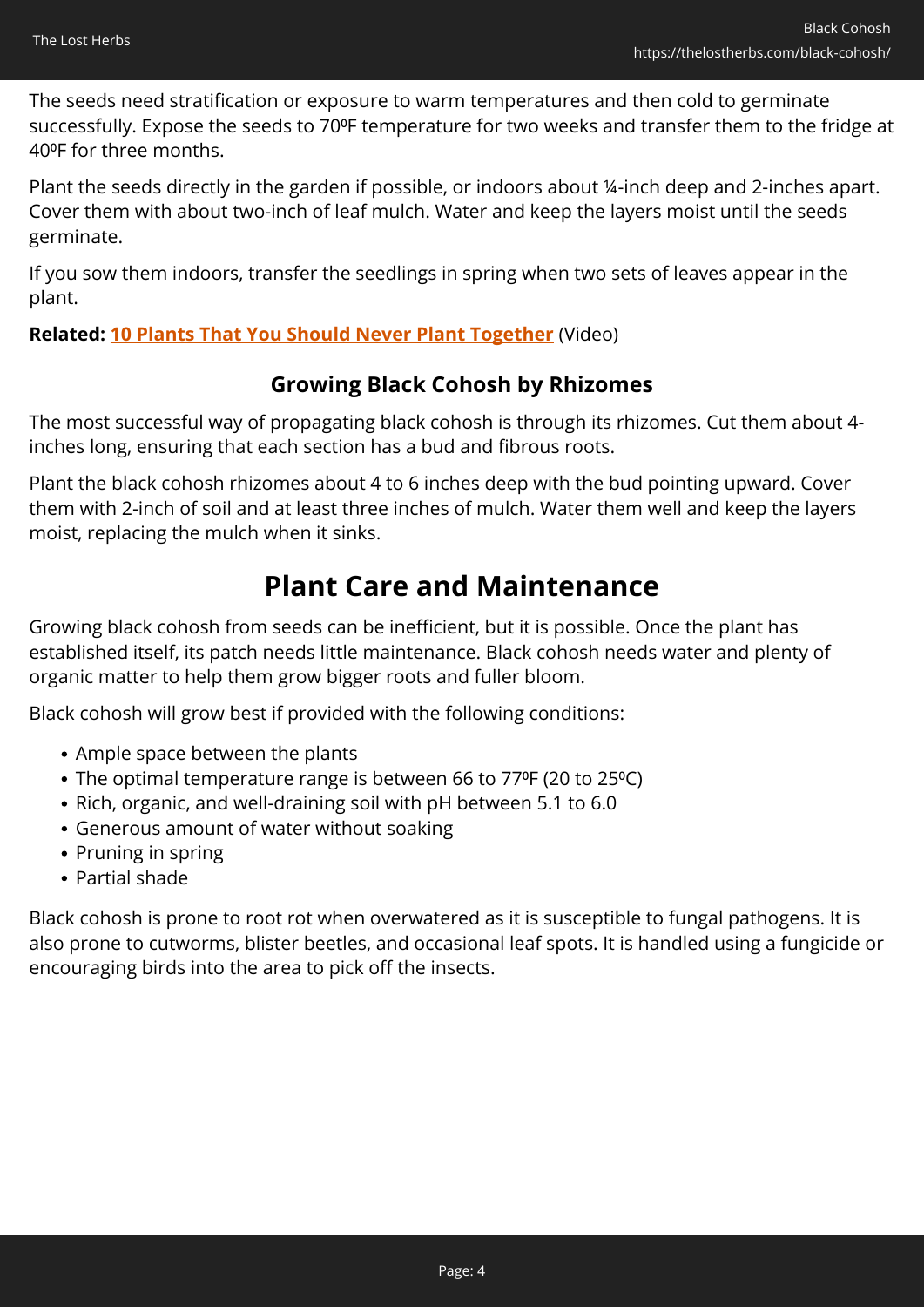## **Harvesting Black Cohosh**

Black cohosh roots are ready for harvest in four to five years if you start them from seeds. If you start them from rhizomes, they are well enough after three years. The best season for gathering their roots is in the fall when their weight and bioactive compounds are at their peak.

Dig the rhizomes using your hand or a spade and shake them free of soil. Protect them from the sunlight and prevent the rhizomes from drying out. Place them in a burlap sack at a temperature no more than 40°F while providing plenty of air circulation so the roots will not rot.

Normally, black cohosh roots are cleaned, dried, dehydrated, and stored until ready for use. You can dry the cleaned roots in an herb dryer or dehydrator at low heat and high airflow. Alternatively, you may keep them in a dry place with a temperature between 80 to 95ºF for several weeks to air dry them.

Once they are thoroughly dried, keep them in burlap sacks in a cool, dark, and dry location. These roots will keep for less than a year.

**[Grow This Plant For Extra Income \(It's So Easy You Can Even Do It Indoors\)](https://hop.clickbank.net/?affiliate=easycellar&vendor=bookofren&tid=C02BlackCohoshMK1)** (Video)

## **What Black Cohosh Is Good For And Natural Remedies Made From It**

The effectiveness of black cohosh is often directed toward the wellness of women's gynecological health. Although modern research lacks the scientific evidence to back the claim, it is still used presently for the same purpose. Black cohosh is still an important herb for relieving PMS, perimenopausal and postmenopausal symptoms. It alleviates scanty menses with its emmenagogue property.

Black cohosh has estrogenic benefits for curing excessive sweating and vaginal dryness. It also neutralizes the mood swings that most women experience as part of menopausal symptoms. Women may find relief from bouts of anger, stress, anxiety, and depression.

The phytochemicals present in black cohosh produce a serotonin-like effect. It regulates the body's temperature to tame hot flashes. This is still under thorough research to prove its effectiveness, but black cohosh has been traditionally used for alleviating hot flashes in women.

Additionally, black cohosh works in toning the muscles of the uterus. It is important in easing labor pains and facilitating contractions during child delivery. Black cohosh is often used in the last stages of the pregnancy to prepare the uterus for delivery.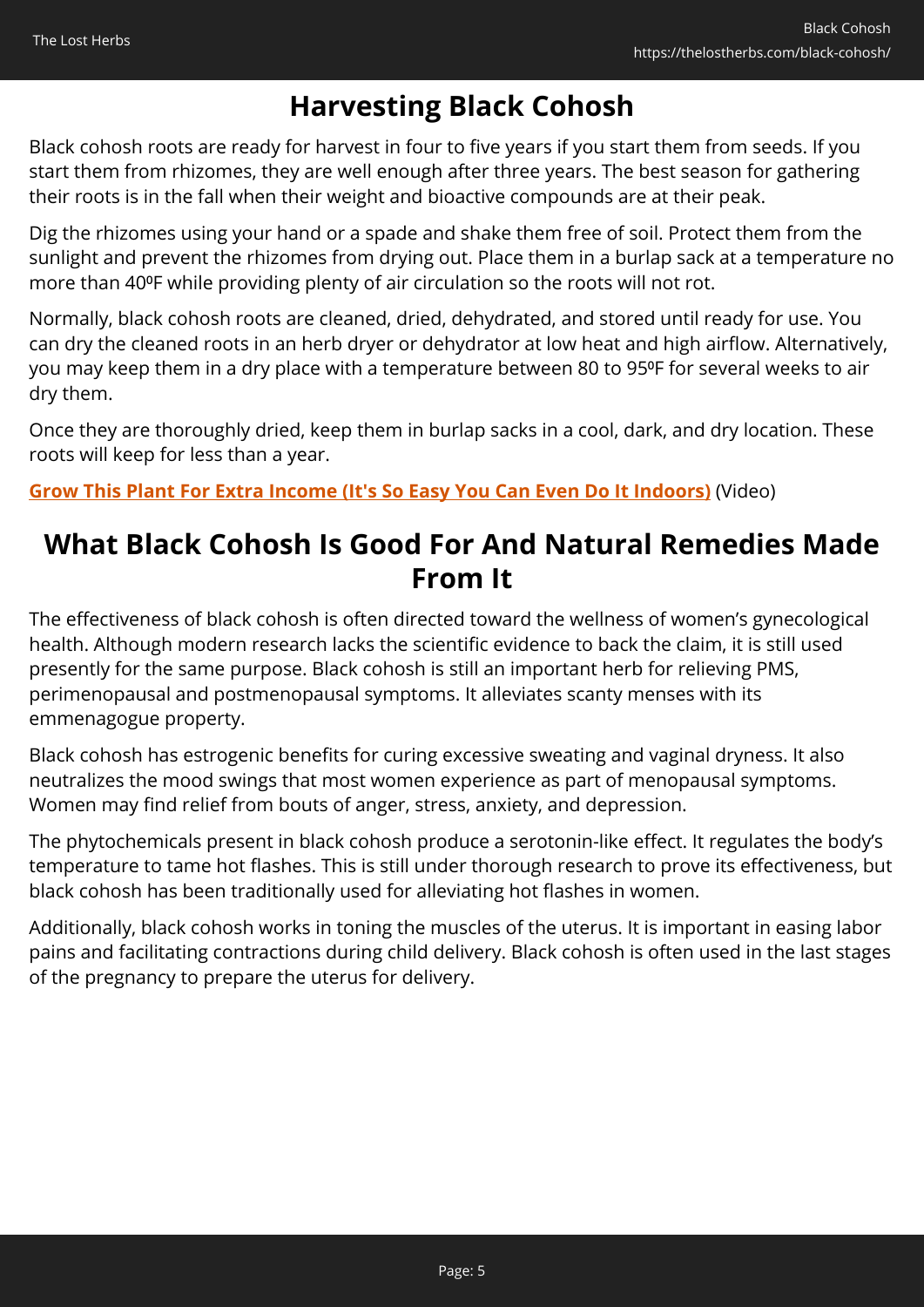### **Additional Natural Remedies for Hormonal Health**

Interested in learning more about herbal solutions for the symptoms of endometriosis, PCOS, and uterine fibroids? Visit the apothecary today and have a look at the [Reishi](https://nicolesapothecary.com/collections/all/products/reishi-mushroom-tincture?rfsn=5642246.05c3d29&utm_source=refersion&utm_medium=affiliate&utm_campaign=5642246.05c3d29&subid=C02BlackCohosh) [Mushroom](https://nicolesapothecary.com/collections/all/products/reishi-mushroom-tincture?rfsn=5642246.05c3d29&utm_source=refersion&utm_medium=affiliate&utm_campaign=5642246.05c3d29&subid=C02BlackCohosh) and [Yarrow](https://nicolesapothecary.com/collections/all/products/yarrow-tincture?rfsn=5642246.05c3d29&utm_source=refersion&utm_medium=affiliate&utm_campaign=5642246.05c3d29&subid=C02BlackCohosh) tinctures.

Aside from women's gynecological health, black cohosh is also useful in treating:

- Palpitations
- Whooping cough and fever
- Central nervous system conditions like epilepsy
- Skin diseases
- Snakebite
- Bug bites and stings
- Spleen, liver, and lymphatic problems
- Arthritis and gout

Black cohosh has the following properties for effectively treating other related health problems:

- Anti-inflammatory
- Antispasmodic
- Alterative
- Analgesic
- Adjuvant sedative
- Aphrodisiac
- Stomachic
- Emmenagogue
- Abortifacient
- Nervine

## **What Parts Of The Plant Are Used For Remedies**

The black cohosh roots have both economic and medicinal importance. It contains glycosides (sugar compounds), anti-inflammatory components, plant-based estrogen, and other active substances. In large-scale production, buyers often consider black cohosh with high levels of triterpene glycosides and isoflavones.

Black cohosh rhizomes are brewed and consumed as an infusion. They are often dried and made into powder

It is also available in herbal supplements and tinctures sold in specialized herbal stores. Dried black cohosh roots are sometimes available in the form of tea. When it comes to healing certain health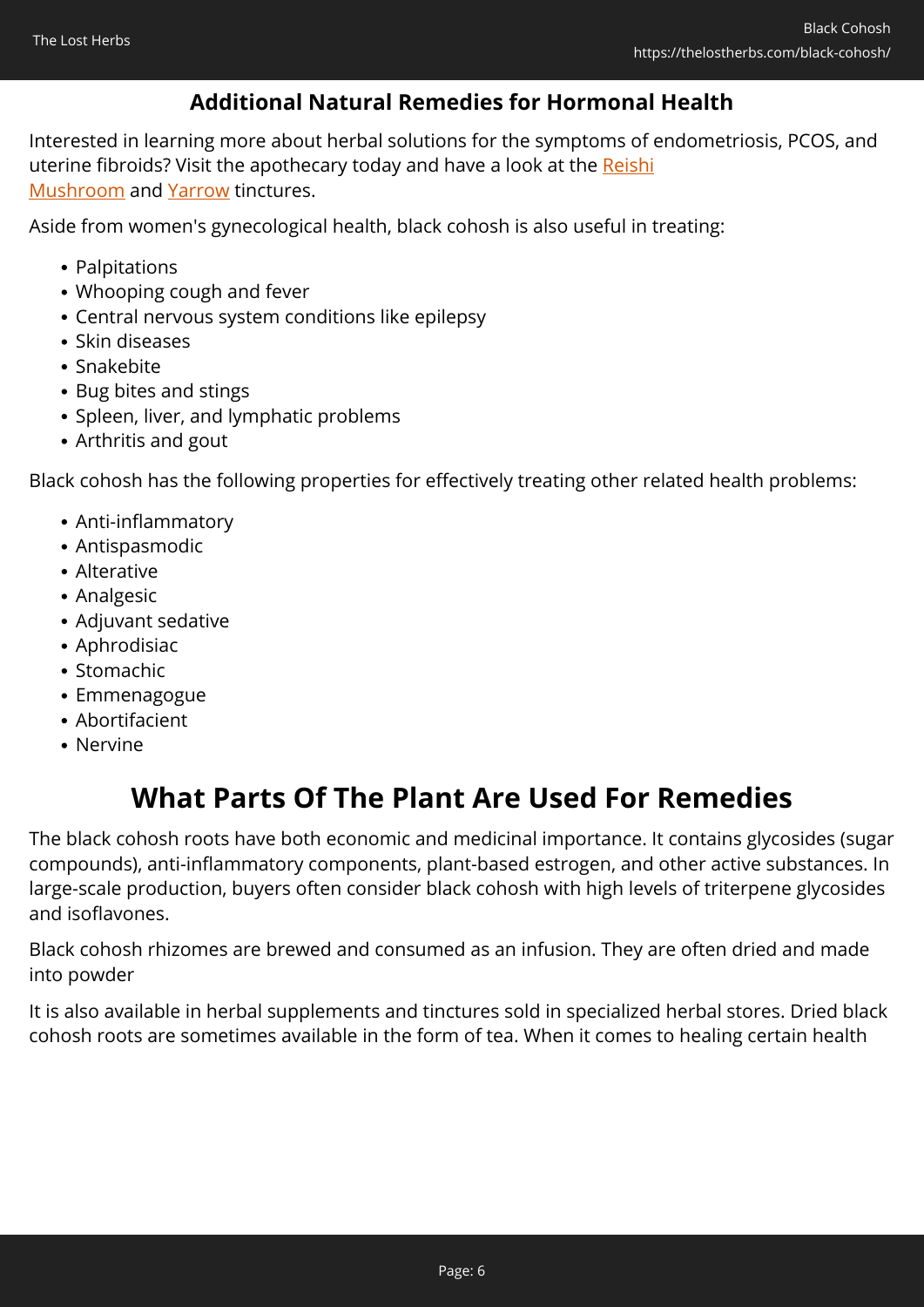issues like menstrual cramps, a decoction of the dried roots is the standardized preparation.

## **Standard Black Cohosh Tea**

### **Ingredients:**

- 1 to 2 tsp dried black cohosh roots
- 2 cups water

### **Steps:**

- 1. Add the black cohosh root to water and bring to a boil.
- 2. Simmer for 10 to 15 minutes on the stovetop.
- 3. Strain the black cohosh brew and serve while hot.

### **How to use this remedy:**

You may drink this decoction three times a day for managing menstrual-related problems. It is also effective for digestive, respiratory, and nerve-related issues.

The [recommended dose](https://www.webmd.com/vitamins/ai/ingredientmono-857/black-cohosh) for black cohosh when using the tablet is between 40 to 128 mg per day.

When using the tincture, it should be 2 to 4 ml, diluted in water, one to three times a day. Do not consume black cohosh for more than six months. High dosage and prolonged usage may cause liver toxicity.

### **What Plants Resemble Black Cohosh**

## **Warnings And Cautions**

Black cohosh is strictly prohibited for pregnant women because of its ability to induce miscarriage. It is only used traditionally at the onset of childbirth to mitigate the pain and hasten the delivery. It is also not advisable for use in breastfeeding women. Pediatric use of black cohosh is likewise not recommended.

Long-term use of black cohosh increases the susceptibility to diseases pertaining to the breast and uterus. It can also cause liver toxicity when taken in a high amount. Do not use any black cohosh supplement for more than six months.

The safety of black cohosh is not yet established. So, do not mix this herb with other medications, herbal or prescriptions. Before taking any herbal medication like black cohosh, check with your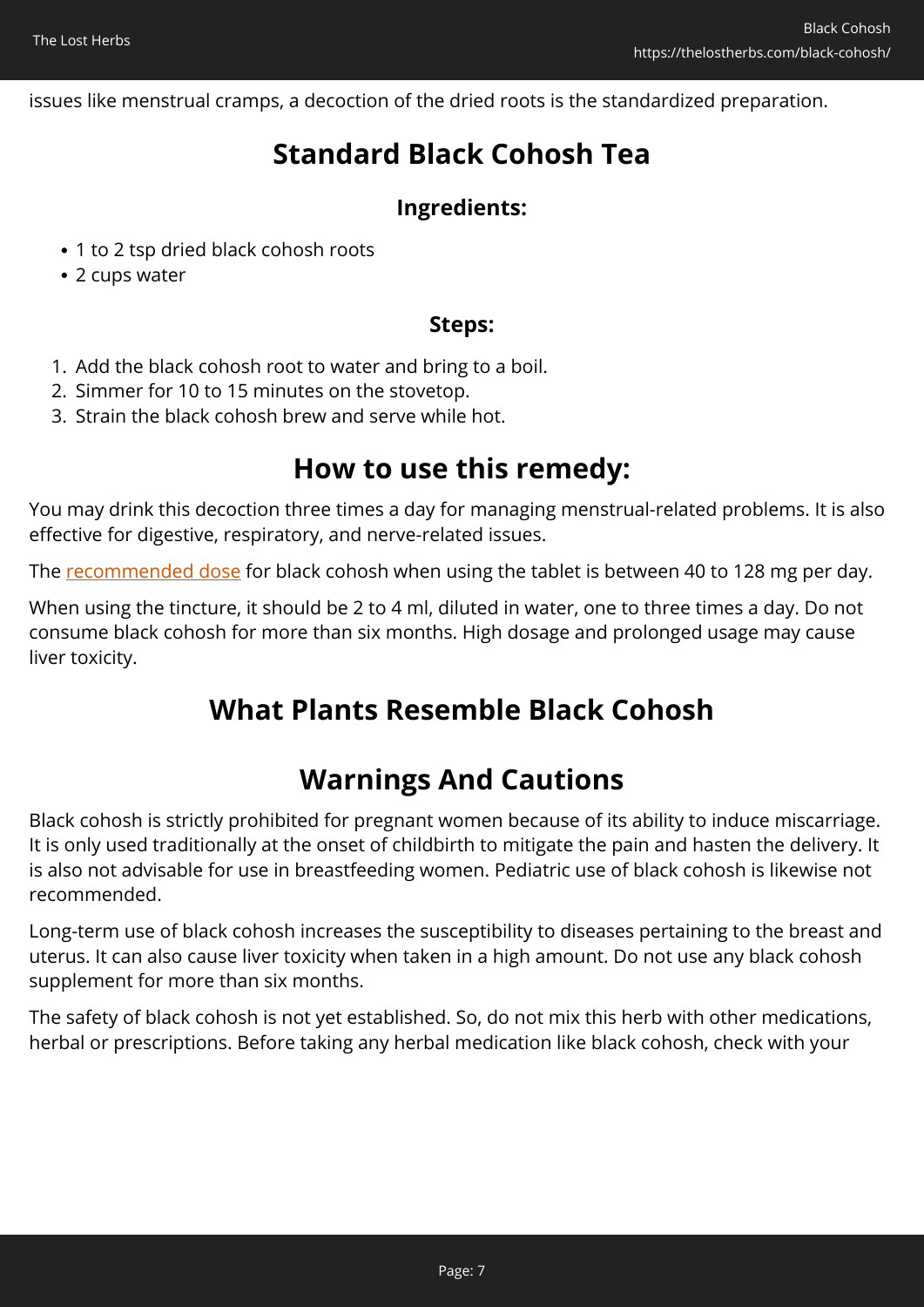doctor for possible interaction and its safety and effectiveness.

### **You may also like:**

**[7 Natural Remedies for Menopause](https://thelostherbs.com/7-natural-remedies-for-menopause/)**

**[Discover The Mysterious Mix Of Herbs That Melts 6Lbs Per Week & Stops Cravings!](https://hop.clickbank.net/?affiliate=easycellar&vendor=allslimtea&op=start&tid=C02BlackCohoshDST)** (Learn More)

**[50 Health Tips Every Person Over 50 Should Know](https://thelostherbs.com/50-health-tips-every-person-over-50-should-know/)**

**[Mugwort Pillow for Insomnia and Anxiety](https://thelostherbs.com/mugwort-pillow-for-insomnia-and-anxiety/)**

**[Natural Remedies with Risky Drug Interaction](https://thelostherbs.com/natural-remedies-with-risky-drug-interaction/)**